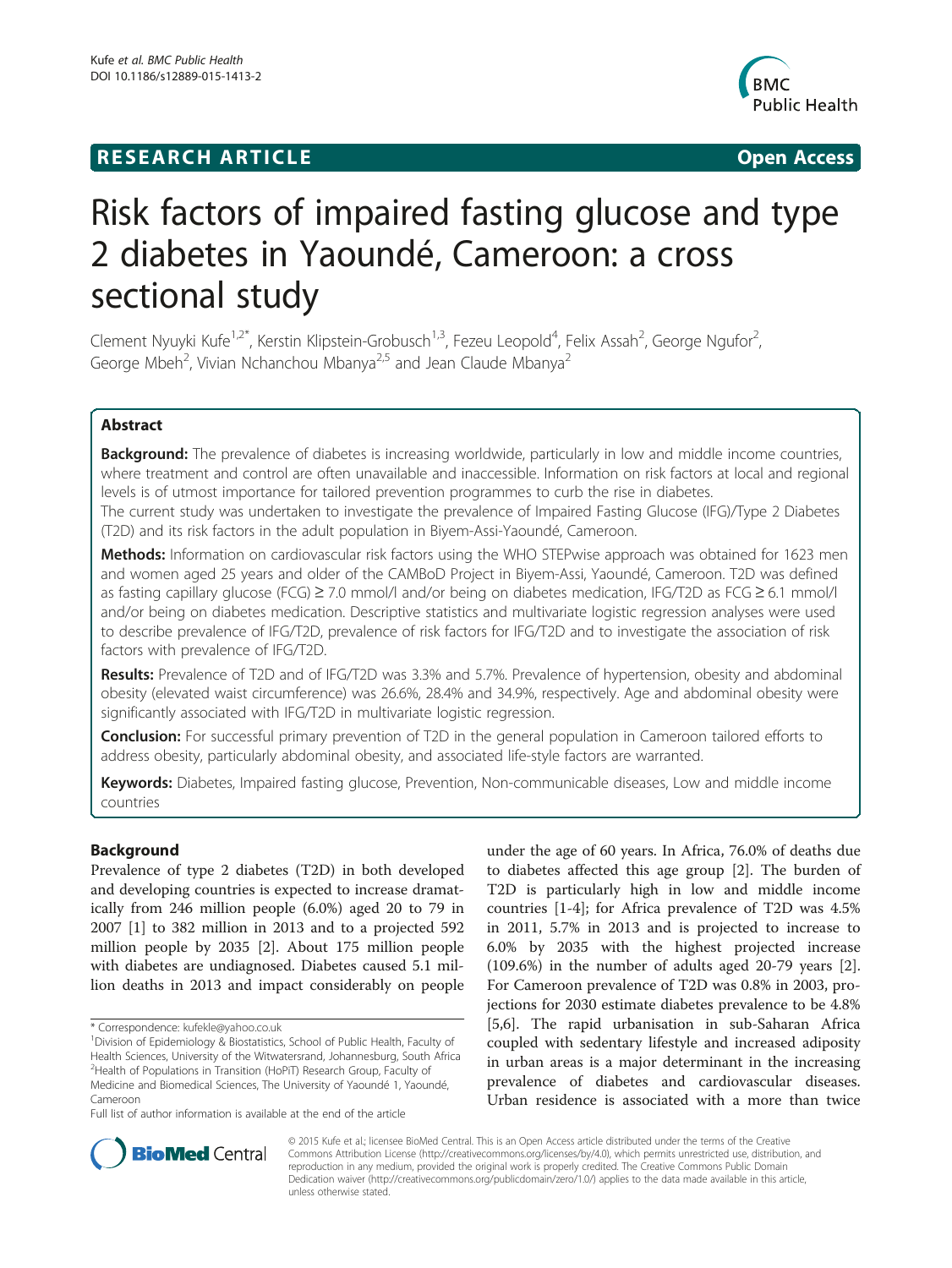increased risk of diabetes or IFG [4]. IFG identifies risk state for future diabetes, cardiovascular disease and premature mortality. Determining IFG in asymptomatic individuals allows for prevention strategies to be implemented that can delay or prevent onset of T2D. Overall a prevalence of 5.0% and more for IFG has been observed, varying across different age groups and between populations [5]. Age-adjusted prevalence of IFG in World Health Organisation's African region was 9.7% in 2011 as compared to global estimates of 6.5%. [5].

T2D is responsible for major contemporary causes of morbidity and mortality including cardiovascular diseases (CVD), retinopathies, nephropathies and neuropathies. Fifty percent of people living with T2D die of cardiovascular disease [2]. Most of T2D cases could be controlled and prevented via lifestyle modification. Factors that affect the onset of T2D are well known, such as age, ethnicity and modifiable risk factors like obesity, physical inactivity, dietary intake, tobacco and excessive alcohol consumption [6,7], though their prevalence and thus prevention potential may differ according to geographical and cultural context. IFG indicates above normal fasting blood glucose levels but lower than threshold for diagnosis of diabetes. IFG is a strong risk marker for the development of diabetes and associated with increased CVD risk [8]. Previous studies showed that during the five years preceding a diagnosis of T2D, 60.0% of people showed IFG or Impaired Glucose Tolerance (IGT) [9]. Screening for diabetes is not different from screening for IFG and the same risk factors associated with diabetes are associated with IFG [10]. Thus targeting individuals with IFG/T2D for prevention and control is of major importance to delay and/or prevent the onset of diabetes and complications which are a major cause of morbidity and mortality and highly related to duration, chronic levels of glycaemia and other risk factors.

The current study was undertaken to investigate the prevalence of modifiable risk factors and their association with IFG/T2D to guide primary prevention and control of IFG/T2D in an urban population in Cameroon.

## Methods

#### Study population

A population-based survey to evaluate the burden of diabetes was conducted in Biyem-Assi, Yaoundé, Cameroon, in 2007 as part of the Cameroon Burden of Diabetes Project (CAMBoD), a multidisciplinary programme contributing to surveillance, prevention and control of diabetes in urban areas [11]. Biyem Assi health district had 9.7% of health facilities of the centre region, Republic of Cameroon, which comprised 25.1% of health facilities of the country in 2011 [12]. Biyem Assi, an urban area, with

most inhabitants being government or private sector workers earning a salary, business men and women or students, has previously been shown to represent the urban population in Yaoundé [13]. Based on a census enlisting all adults aged 25 years and above living in the CAMoD study area in Biyem-Assi, Yaoundé participants were invited to participate in the 2007 survey. Multilevel systematic cluster sampling stratified by age group was used, a cluster being a household. The first household was selected randomly. Individual age group sampling was done by which every age group was represented thus avoiding having the sample size of the most populated age group within a limited spatial surface. Survey participation rate was  $82.5\%$  (n = 2062). Participants without the main dependent variable (FCG) were excluded from the analyses resulting in an analytic study sample of 1623 study participants.

#### Data collection and management

Teams of four trained interviewers, each including a medical doctor, collected information on participants' self-reported behavioural and lifestyle factors for chronic diseases, blood pressure, anthropometry measurements and blood samples for biochemical analysis from September to October 2007 using standardized procedures. For quality control purposes calibrated instruments were used and adherence of trained interviewers to standardised procedures was monitored.

Participants were asked to fast overnight. For measurement of fasting capillary glucose (FCG), study participants, who had not eaten or drank anything (except plain water) for at least eight hours were visited at home between 5:30 am and 9:00 am the next day. Assessment of IFG/T2D was based on fasting capillary glucose measurements with HemoCue®B-Glucose photometer, a validated instrument shown to give consistent readings as compared to other instruments [14]. The participant's middle or ring finger, not bearing a ring, was cleaned with an alcohol swab and pricked at the side with a lancet. Blood was collected with a microcuvette, placed into a cuvette holder and results displayed immediately [15]. HemoCue®B-Glucose photometers were controlled every morning. Every sixth consecutive participant screened negative was administered an oral glucose tolerance test to ascertain reliability of results for FCG. IFG/T2D was defined as fasting capillary glucose (FCG) ≥6.1 mmol/l and/or on diabetes medication (insulin and/or antidiabetic drugs) [8], participants with FCG between 6.1 mmol/l and 6.9 mmol/l were considered to have IFG, and those with FCG  $\geq$ 7.0 mmol/l (126 mg/dl) and/ or on diabetes medication (insulin and/or anti-diabetic drugs) were considered to have diabetes.

The World Health Organisation (WHO) STEPwise approach, a standardized questionnaire for chronic disease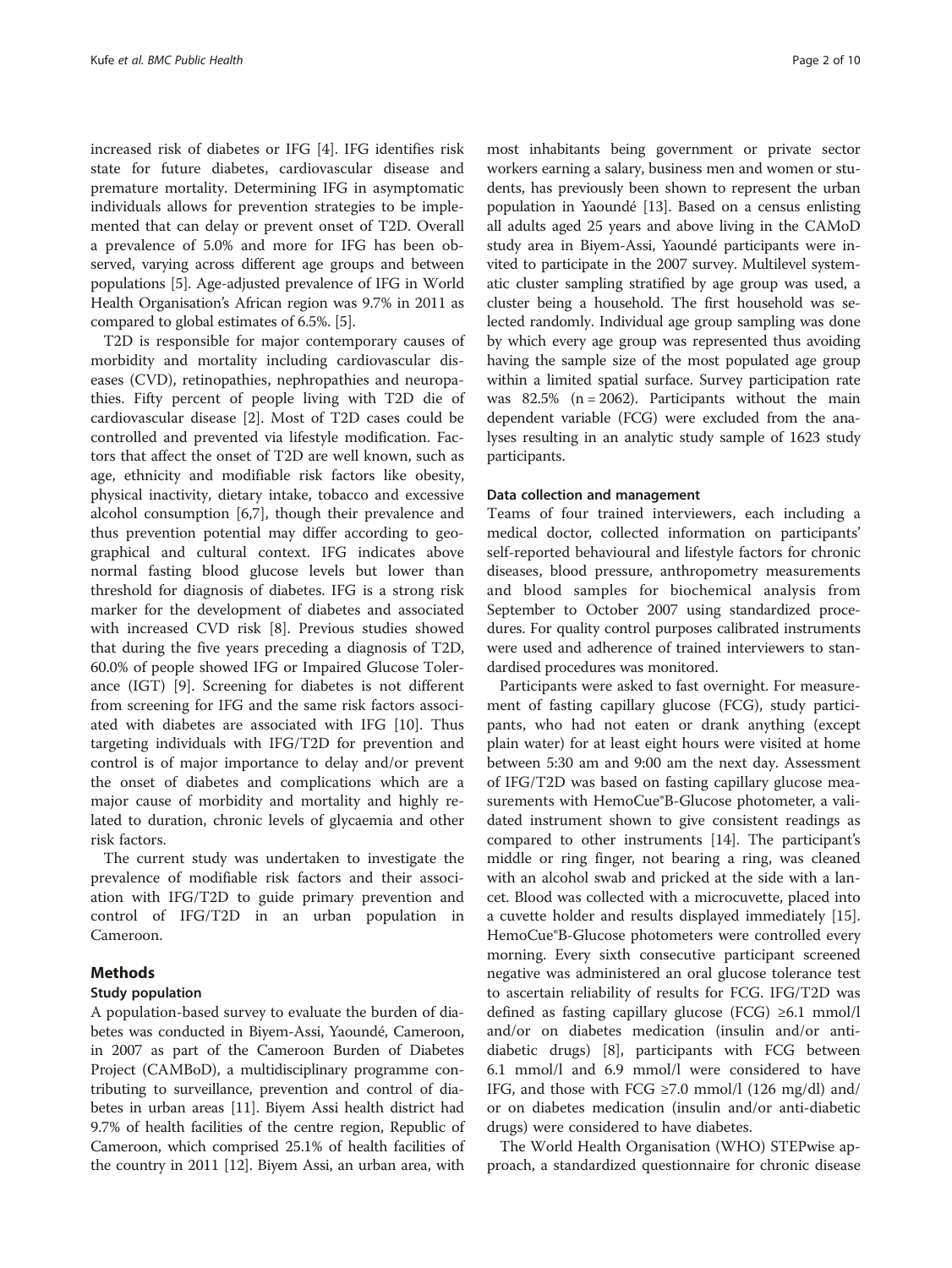risk factor surveillance [16] including questions on diabetes and hypertension status (if diabetic or hypertensive and whether on diabetes or hypertensive medication (insulin and/or oral remedy)), smoking habits, alcohol intake, dietary intake and physical activity was applied by interviewers trained in the standardized administration of questionnaires in both English and French, the official languages in Cameroon. Participants previously on anti-diabetes medication and with FCG < 6.1 mmol/l and, participants informed by a health professional that s/he was diabetic but on local anti-diabetic remedy were excluded. The instruments for the survey were pretested and revised if indicated prior to the commencement of the survey.

Systolic (SBP) and diastolic (DBP) blood pressure was measured using fully automated calibrated Omron M3 machines with the participant being seated for at least five minutes, legs uncrossed and the left arm resting on a table prior to taking measurements. Blood pressure was measured thrice, the mean of the second and third measurement was considered for this study. Participants with mean  $SBP \ge 140$  and/or DBP  $\ge 90$  mmHg and/or on hypertensive medication were considered to be hypertensive [17].

Anthropometric measurements, including weight (to the nearest 0.1 kg, SECA scales), height (to the nearest 0.1 cm, locally made wood stadiometers), waist and hip circumferences (to the nearest 0.1 cm, flexible inelastic fibreglass meter band), were performed using standard methods. Waist circumference was measured over light clothing at the level of the midpoint between the inferior margin of the last rib and the crest of the ilium in the mid-axillary plane. Hip circumference was measured at the level of the greater trochanter of the femur, -around the buttocks through the symphysis pubis.

Obesity and central obesity were assessed by body mass index (BMI), waist-to-hip ratio (WHR) and waist circumference (WC). BMI was calculated as weight (kg) divided by squared height  $(m^2)$  and used to define normal weight  $(18.5 \text{ kg/m}^2 \leq \text{BMI} < 25 \text{ kg/m}^2)$ , overweight  $(25 \text{ kg/m}^2 \leq \text{BMI} < 30 \text{ kg/m}^2)$  and obesity  $(\text{BMI} \geq 30 \text{ kg/m}^2)$ [18,19]. WHR was calculated as waist (cm) divided by hip (cm) circumference. Presence of abdominal obesity was considered in case of elevated WHR (>1.0 for men and >0.85 for women, respectively) or elevated waist circumference (WC) (>102 cm for men and 88 cm for women, respectively) [20-22].

Using the WHO STEPwise approach vigorous physical activity was defined as sustained activity that results in a significant increase in heart and breathing rate for at least ten minutes at a time such as forestry, digging construction, farm work or sporting activity. Moderate intensity physical activity was defined as activity that results in breathing somewhat harder than normal for at least ten minutes such as cleaning, washing, planting and harvesting crops, weaving, woodwork, brisk or quick walking or carrying of light loads. Low intensity physical activity was defined as involving mostly sitting or standing with walking for not more than ten minutes [23].

In addition, information on socioeconomic and demographic data, data on past and current medical history of diabetes and its risk factors (tobacco smoking, alcohol consumption, dietary habits, and physical activity) was obtained from all study participants.

## Data analysis

Means and standard deviations (SD) were used to describe continuous variables. Logistic regression was used to investigate the association of demographic and anthropometric characteristics, blood pressure and lifestyle risk factors to IFG/T2D. Sex, marital status and variables significantly associated (two sided p-value < 0.05) with IFG/T2D in univariate analyses were subsequently included in multivariate logistic regression analyses. Results were reported as Odds Ratios (OR) with corresponding 95% confidence intervals (95% CI). Statistical correlations for the presence of IFG/T2D were assessed between WHR and BMI, BMI and waist circumference, and between sex and markers of central obesity and BMI. Separate models were considered in case of correlation between variables. We carried out direct age standardisation using World Health Organisation New World Population as reference [24]. Regression analysis took into consideration stratification, proportional weights and clustering for participants with main dependent variable having complete data. All statistical analyses were adjusted for the cluster random sampling design by use of the statistical software package STATA/IC (version 11.1).

#### Ethical considerations

Prior to study inclusion participants gave informed consent by either signing or thumb printing on the informed consent form, a copy of which was given to the participant. Information obtained from individuals and households and results of the physical and biochemical examinations were kept confidential. All participants received individual feedback on the results of their examinations and were referred where necessary to Biyem-Assi hospital–Yaoundé for appropriate follow up. Data were anonymized for statistical analysis. Ethical clearance for the CAMBoD study was obtained from the Cameroon National Ethics Committee; Yaoundé, Cameroon; ethical clearance for analysis of the 2007 survey was given by the Human Research Ethics Committee (Medical) of the University of the Witwatersrand, Johannesburg, South Africa.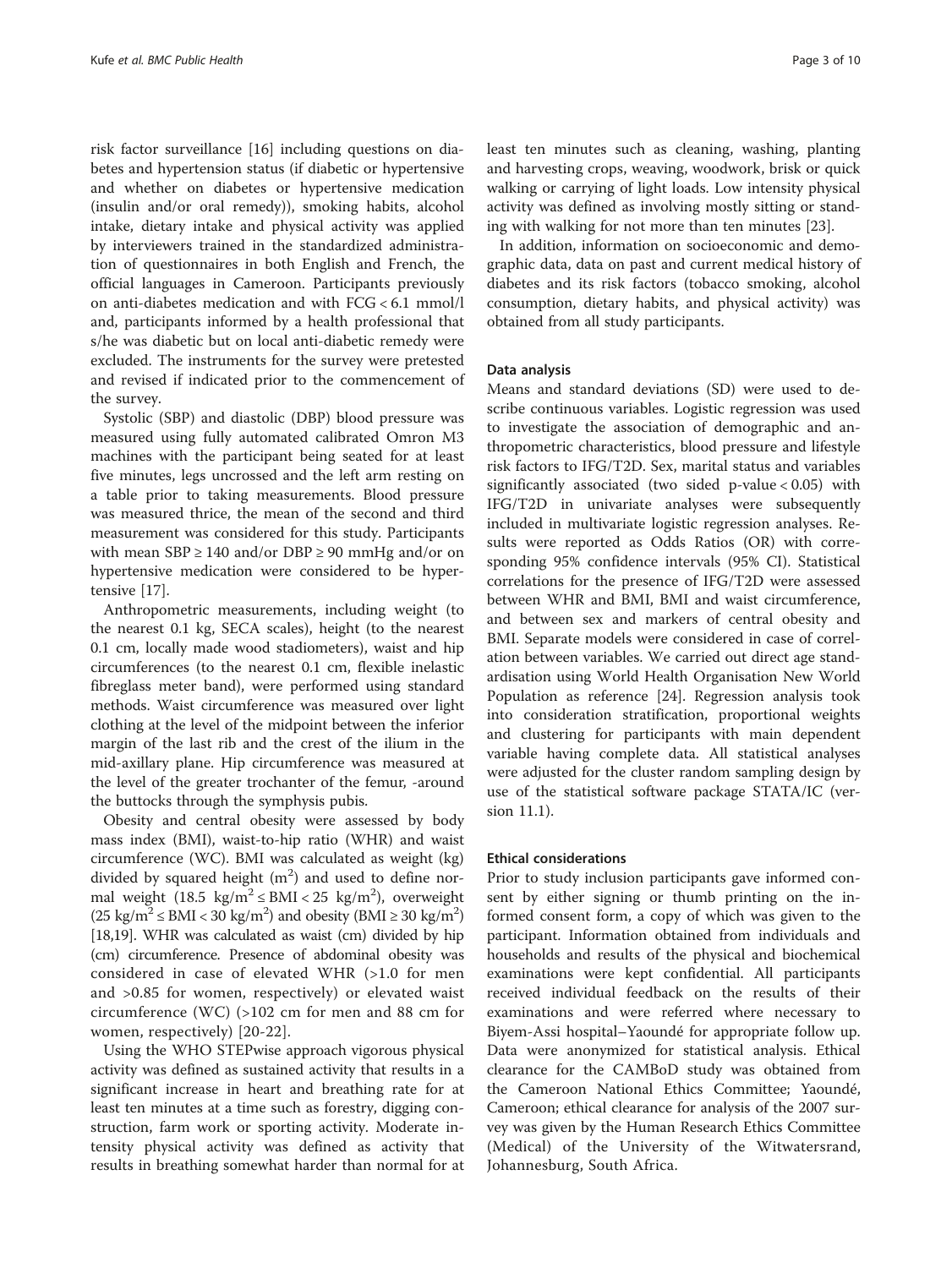## Results

## Demographic and socio-economic characteristics of study participants

The study sample comprised 1623 participants, 666 men (41.1%) and 957 women (58.9%). Average age was 39.7 (SD 12.9) years at the time of the survey in 2007. Demographic characteristics, i.e. marital status, educational attainment and information on occupation are given in Table 1.

Prevalence of IFG/Type 2 diabetes, hypertension and obesity Prevalence of T2D was  $3.3\%$  (n = 54),  $4.2\%$  (n = 28) among men and  $2.7\%$  (n = 26) among women. Figures for IFG/T2D were 5.7% (n = 93), respectively 6.8% (n = 45) in men and  $5.0\%$  (n = 48) in women. Mean FCG was 5.4 mmol/l. IFG/T2D prevalence increased with age (Table 2). Thirty-one (57.4%) of the 54 respondents considered to have T2D reported diabetes treatment; 42.6% were newly diagnosed cases. Diabetes control was poor: 42.0% of diabetics on treatment had  $FCG \ge 6.1$  mmol/l, 29.0% had FCG ≥ 7.0 mmol/l.

Prevalence of hypertension was 26.6% and significantly higher in older age groups (Table 2). Of the 432 participants considered to be hypertensive, 93 (21.5%) participants reported receiving treatment and 45 (10.4%) had controlled blood pressure. The majority of study participants were overweight (34.5%) or obese (28.4%). Average BMI of the study population was  $27.6 \text{ kg/m}^2 \text{ (SD 5.4)}$ and was lower in men  $(25.9 \text{ (SD4.1) kg/m}^2$  than women  $(28.7 \text{ (SD } 5.8) \text{ kg/m}^2)$ . Women were more often obese (37.0%) than men (16.1%); obesity was most prevalent in the age group 45–54 years. More than a third of the study participants (36.6%) showed elevated WHR, slightly more pronounced in men (37.8%) than women (35.7%). Elevated waist circumference was present in 34.9% of the study participants and was four times as high in women (50.6%) as in men (12.5%). For both parameters of central obesity a significant relation with age was observed.

## Prevalence of lifestyle factors – tobacco consumption, alcohol consumption, physical activity and dietary habits

Most survey respondents were non-smokers (75.3%), 7.7% reported to be current smokers, the majority of them being men (89.1%). Prevalence of current smoking was most pronounced in the age group 35–44 years, older age groups tended to report less current smoking. On average current smokers started smoking at 21.2 (SD 5.9) years. Less than a third (28.%) of those who reported to have smoked previously indicated to have stopped because of health related problems; on average they reported to have quit smoking at age 34.7 (SD 11.1) years.

Alcohol consumption was common with 65.5% of participants reporting current alcoholic beverage consumption such as beer, wine, spirit or local brews as palm wine, corn beer, "bilibili", "arki" or "afofo" and was most prominent in those aged 25–34 years (men 91.2%, women 78.5%). Men more often reported current alcohol consumption than women and were less often abstainers. Beer was the most consumed alcoholic drink, specifically in men (70.9%, women 49.8%) followed by consumption of wine, palm wine, whisky, "bilibili" or corn beer and "arki".

Most respondents (61.5%) reported physical activity, mostly low intensity physical activity (51.8%). Vigorous physical activity was only reported by 4.3% of the participants. In general, intense physical activities were reported more often by younger age groups and more often by men than women (data not shown). For leisure/ recreational activities most study participants (85.9%) reported light activities, vigorous intensity was only reported by 6.1% of the study participants.

On average fruit consumption was reported on 3 days/ week, vegetable consumption on 2.4 days/week; less than 2.5% of respondents reported any vegetable consumption, whereas 13.4% did not report any fruit consumption. Older women reported highest fruit consumption.

## Risk factors for IFG/T2D

Diabetic participants were often older, obese, hypertensive, had elevated waist circumference and WHR, and were less often single and more often retired (Table 1). Age was significantly associated with IFG/T2D (Table 3). Being obese was associated with increased likelihood of IFG/T2D when compared to normal weight participants (OR: 2.24, 95% CI: 1.33–3.78). Both markers of abdominal obesity were associated with IFG/T2D, OR for elevated WHR was 2.91 (95% CI: 1.99–4.25), OR for high waist circumference was 2.23 (95% CI: 1.45–3.46). Hypertension (OR = 2.11, 95% CI: 1.42–3.13) was also associated with IGF/T2D (Table 3).

Gender and all variables significantly associated with IFG/T2D in univariate models were included in multivariate logistic regression models to further analyse the association with IFG/T2D. The two markers of abdominal obesity were considered in separate multivariate logistic regression analysis due to their high correlation. Both markers were highly associated with IFG/T2D in multivariate adjusted models. Hosmer–Lemeshow goodnessof-fit test confirmed the appropriateness of the two multivariate adjusted models.

The factors that maintained their statistical significance after multivariate adjustment were age (35–44 years: OR = 2.63, 95% CI: 1.26–5.51, p = 0.010; 45–54 years: OR = 3.05, 95% CI: 1.50–6.22, p < 0.002 and 55–64 years: OR = 5.88, 95% CI: 2.59–13.37, p < 0.001) and elevated WHR  $(OR = 2.21, 95\% \text{ CI: } 1.22 - 4.01, p = 0.009)$ (Table 3).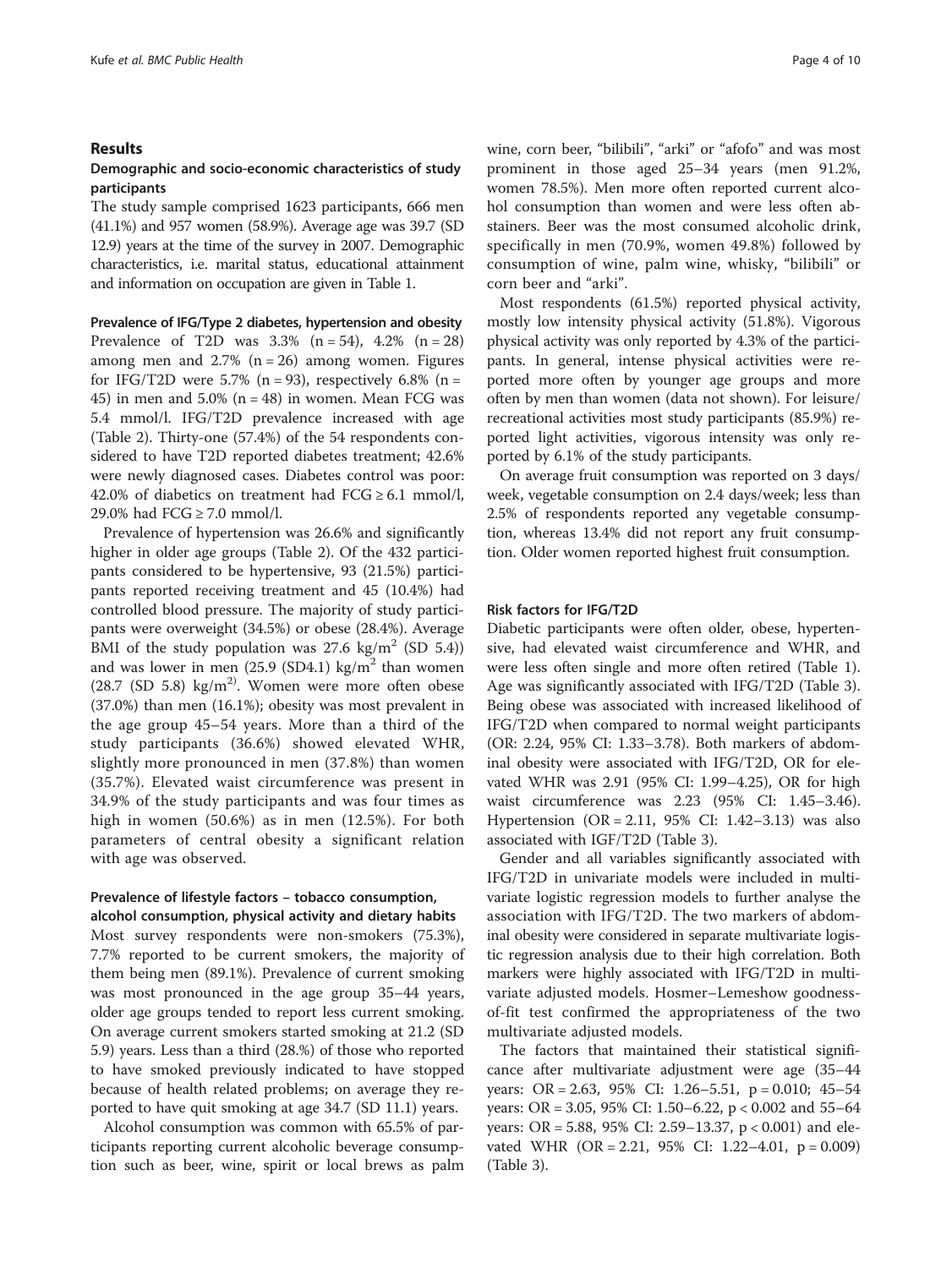## Table 1 Description of study participants according to IFG/T2D status, Yaoundé, Cameroon, 2007

| Variable                                         | All          |         | IFG/T2D        |      | Non IFG/T2D  |         | P-value* |
|--------------------------------------------------|--------------|---------|----------------|------|--------------|---------|----------|
|                                                  | $(n = 1623)$ |         | $(n = 93)$     |      | $(n = 1530)$ |         |          |
|                                                  | N            | $\%$    | n              | %    | N            | $\%$    |          |
| Gender                                           |              |         |                |      |              |         |          |
| Male                                             | 666          | 41.0    | 55             | 45.1 | 611          | 40.7    |          |
| Female                                           | 957          | 59.0    | 67             | 54.9 | 890          | 59.3    | 0.345    |
| Age group (years)                                |              |         |                |      |              |         |          |
| $25 - 24$                                        | 768          | 47.3    | 22             | 18.0 | 746          | 49.7    |          |
| 35-44                                            | 278          | 17.1    | 22             | 18.0 | 256          | 17.1    |          |
| 45-54                                            | 337          | 20.8    | 38             | 31.2 | 299          | 19.9    |          |
| 55-64                                            | 170          | 10.5    | 34             | 27.9 | 136          | 9.1     |          |
| $65+$                                            | 70           | 4.3     | 6              | 4.9  | 64           | 4.3     | < 0.001  |
| <b>Marital status</b>                            |              |         |                |      |              |         |          |
| Married                                          | 852          | 52.5    | 84             | 68.9 | 768          | 51.2    |          |
| Single                                           | 584          | 36.0    | 20             | 16.4 | 564          | 37.6    |          |
| Others                                           | 187          | 11.5    | 18             | 14.8 | 169          | 11.3    | < 0.001  |
| Occupation (n = 1526)                            |              |         |                |      |              |         |          |
| Civil servant/Private sector                     | 591          | 38.7    | 51             | 46.4 | 540          | 38.1    |          |
| Self-employed/unpaid subsistence farming         | 259          | 16.9    | 18             | 16.4 | 241          | 17.0    |          |
| Student                                          | 197          | 12.9    | $\overline{4}$ | 3.6  | 193          | 13.6    |          |
| Retired/House keeper                             | 288          | 18.9    | 30             | 27.3 | 258          | 18.2    |          |
| Unemployed                                       | 191          | 12.5    | 7              | 6.3  | 184          | 12.9    | < 0.001  |
| Highest level of education ( $n = 1607$ )        |              |         |                |      |              |         |          |
| Never went to school to completed primary school | 366          | 22.8    | 31             | 25.6 | 335          | 22.5    |          |
| Completed secondary school                       | 405          | 25.2    | 30             | 24.8 | 375          | 25.2    |          |
| Completed high school                            | 391          | 24.3    | 27             | 22.3 | 364          | 24.5    |          |
| Completed university                             | 445          | 27.7    | 33             | 27.3 | 412          | 27.7    | 0.873    |
| <b>Weight status</b>                             |              |         |                |      |              |         |          |
| Underweight to normal                            | 593          | 36.5    | 30             | 24.6 | 563          | 37.5    |          |
| Overweight                                       | 562          | 34.6    | 42             | 34.4 | 520          | 34.6    |          |
| Obese                                            | 468          | 28.8    | 50             | 41.0 | 418          | 27.9    | 0.003    |
| Waist-to-hip ratio                               |              |         |                |      |              |         |          |
| <0.90(men) or <0.85(women)                       | 1029         | 63.4    | 48             | 39.3 | 981          | 65.4    |          |
| >0.90(men) or >0.85(women)                       | 594          | 36.6    | 74             | 60.7 | 520          | 34.6    | < 0.001  |
| Waist circumference                              |              |         |                |      |              |         |          |
| $\leq$ 94(men) $\leq$ 80 cm(women)               | 743          | 45.8    | 40             | 32.8 | 703          | 46.8    |          |
| $94 > 8 < 102$ (men) $80 > 888$ cm (women)       | 313          | 19.3    | 18             | 14.8 | 295          | 19.7    |          |
| $\geq$ 102 cm(men) $\geq$ 88 cm(women)           | 567          | 34.9    | 64             | 52.4 | 503          | 33.5    | < 0.001  |
| Hypertension                                     |              |         |                |      |              |         |          |
| Yes                                              | 432          | 26.6    | 51             | 41.8 | 381          | 25.4    |          |
| No                                               | 1191         | 73.4    | 71             | 48.2 | 1120         | 74.6    | < 0.001  |
| Smoking ( $n = 1607$ )                           |              |         |                |      |              |         |          |
| Never                                            | 1219         | 75.9    | 91             | 75.8 | 1128         | 75.9    |          |
| Former                                           | 266          | 16.5    | 19             | 15.8 | 247          | 16.6    |          |
| Current                                          | 122          | $7.6\,$ | 10             | 8.3  | 112          | $7.5\,$ | 0.935    |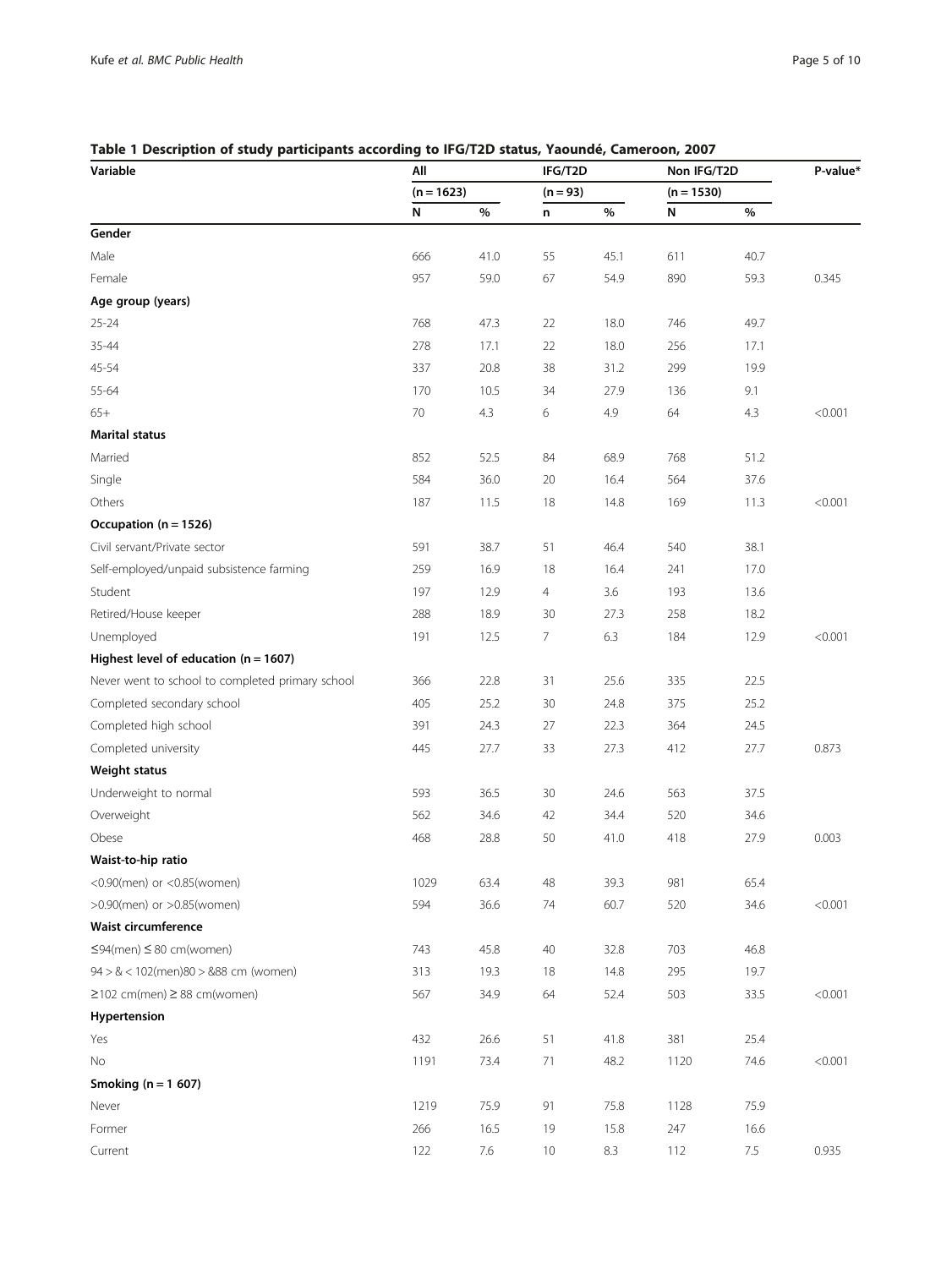| Table 1 Description of study participants according to IFG/T2D status, Yaoundé, Cameroon, 2007 (Continued) |  |  |
|------------------------------------------------------------------------------------------------------------|--|--|
|------------------------------------------------------------------------------------------------------------|--|--|

| <b>Alcohol consumption</b>                             |      |      |                |      |         |      |       |
|--------------------------------------------------------|------|------|----------------|------|---------|------|-------|
| Never                                                  | 269  | 16.7 | 19             | 15.6 | 250     | 16.7 |       |
| Former                                                 | 293  | 18.2 | 23             | 18.9 | 270     | 18.1 |       |
| Current                                                | 1051 | 65.1 | 80             | 65.5 | 971     | 65.1 | 0.935 |
| General physical activity                              |      |      |                |      |         |      |       |
| None                                                   | 628  | 38.6 | 37             | 30.3 | 591     | 39.4 |       |
| Low intensity                                          | 837  | 51.6 | 73             | 59.8 | 764     | 50.9 |       |
| Moderate activity                                      | 87   | 5.4  | $\overline{4}$ | 3.3  | 83      | 5.5  |       |
| Vigorous activity                                      | 71   | 4.4  | 8              | 6.6  | 63      | 4.2  | 0.084 |
| Walking/cycling for at least 10 minutes ( $n = 1609$ ) |      |      |                |      |         |      |       |
| Yes                                                    | 1339 | 83.2 | 96             | 80.7 | 1 2 4 3 | 83.4 |       |
| <b>No</b>                                              | 270  | 16.8 | 23             | 19.3 | 247     | 16.6 | 0.440 |
| Activity during recreation/leisure ( $n = 1614$ )      |      |      |                |      |         |      |       |
| None                                                   | 89   | 5.5  | $\overline{2}$ | 1.7  | 87      | 5.8  |       |
| Low intensity                                          | 1394 | 86.4 | 105            | 88.2 | 1 2 8 9 | 86.2 |       |
| Moderate activity                                      | 42   | 2.6  | 4              | 3.4  | 38      | 2.5  |       |
| Vigorous activity                                      | 89   | 5.5  | 8              | 6.7  | 81      | 5.4  | 0.251 |
| Fruit consumption/week ( $n = 1$ 471)                  |      |      |                |      |         |      |       |
| $0$ /day                                               | 299  | 20.3 | 26             | 22.0 | 273     | 20.2 |       |
| $1-2$ days                                             | 252  | 17.1 | 29             | 24.6 | 223     | 16.5 |       |
| 3-4 days                                               | 731  | 49.7 | 44             | 37.3 | 687     | 50.8 |       |
| 5-7 days                                               | 189  | 12.9 | 19             | 16.1 | 170     | 12.5 | 0.025 |
| Vegetable consumption/week( $n = 1$ 555)               |      |      |                |      |         |      |       |
| 1-2 days                                               | 183  | 11.8 | 19             | 16.1 | 164     | 11.4 |       |
| 3-4 days                                               | 407  | 26.1 | 37             | 31.4 | 370     | 25.8 |       |
| 5-7 days                                               | 965  | 62.1 | 62             | 52.5 | 903     | 62.8 | 0.074 |

\*Chi-square test for comparison of distribution of variable categories for IFG/T2D versus non IFG/T2D.

## Discussion and conclusions

The current study assessed the prevalence of and the risk factor profile for IFG/T2D in the general adult population in Biyem-Assi, Yaoundé, Cameroon and observed age and central obesity to be the most important risk factors associated with prevalence of IFG/T2D.

An increase in the prevalence of diabetes in this urban area was observed from 2.0% in 1999 [4] to 3.3% in 2007. Regional and comparative prevalence in Africa was 4.9% and 5.7% respectively and ranged from 4.4% to 7.0% in 2013 depending on the country's economic development [25]. A higher urban prevalence for diabetes was observed in Tanzania for Asian Indians in 1991 (9.1%) and South Africa for Native Africans in 1993 (8.0%) [4].

In Zambia, the combined prevalence of impaired glucose levels or diabetes in 2011 was 4.0% (impaired glucose levels or diabetes defined as fasting glucose  $\ge$ 5.51 mmol/l) [26], higher than for this study most likely due to a lower cut off point for IFG levels. A similar

study in China using the same cut off points for IFG and T2D as in our study showed a higher prevalence of diagnosed diabetes, undiagnosed diabetes and IFG in adults respectively; 1.3%, 4.2% and 7.3% [27], possibly in part due to increased levels of physical inactivity, high levels of alcohol consumption and poor dietary habits. Beneficial effects of lifestyle behaviour to prevent or delay the onset of diabetes and other health related benefits have been demonstrated [28-30]. Prevalence estimates observed in the current study were lower than estimates for diabetes mellitus (5.7%) and IFG (4.5%) reported by a systematic review and meta-analysis in sub-Saharan Africa published in 2013 [31]. Disparities in prevalence are probably in part due to differences in health determinants across sub-Saharan Africa [31]. IFG is a risk state prior to diabetes and ideally diabetes prevention strategies identify and focus on individuals at pre-diabetes state. Newly diagnosed cases represented 42.6% in our study in contrast to more than 70% of newly diagnosed cases reported for surveys [4]. This difference can be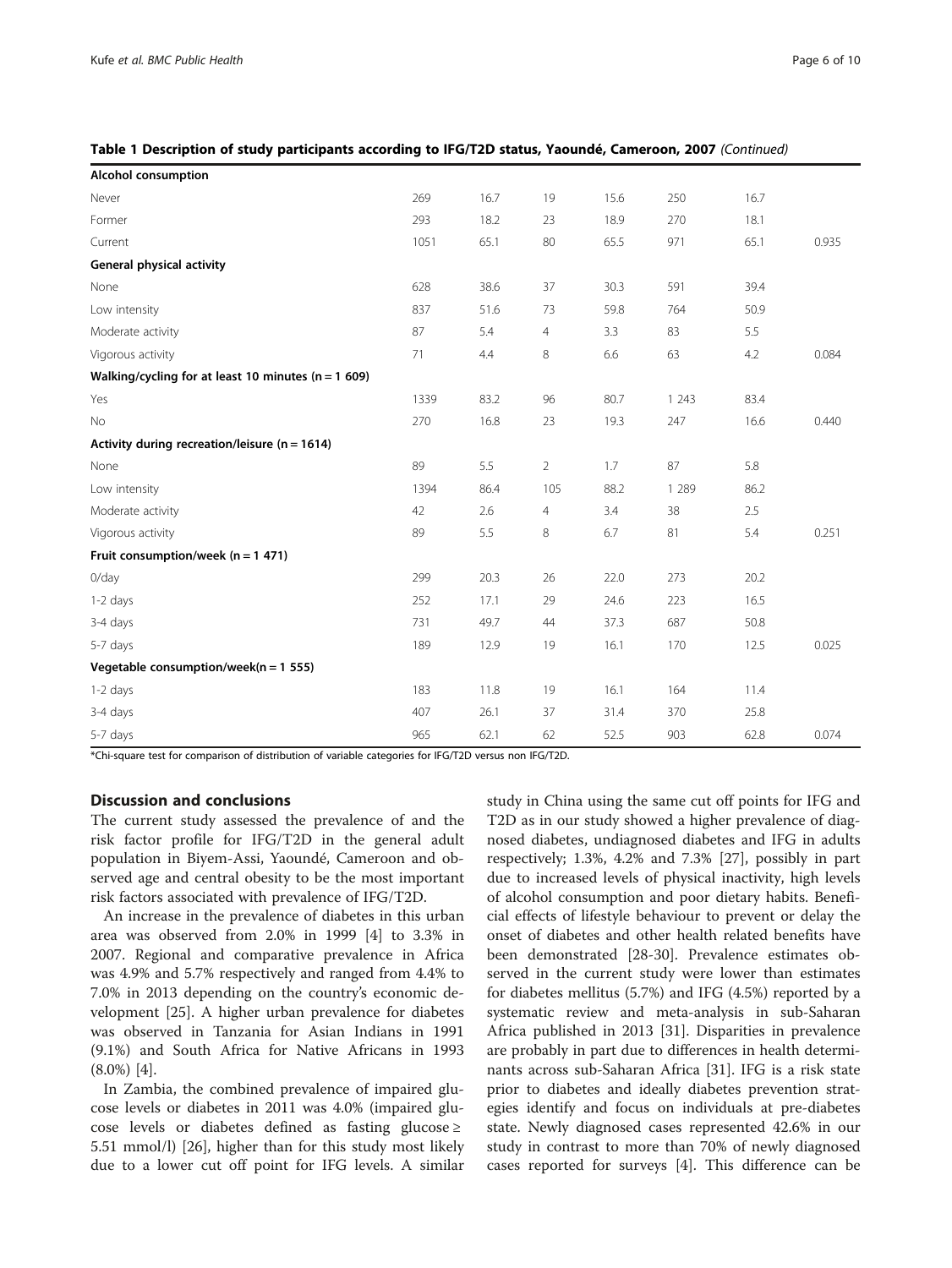|                                  |            | Men $(n = 666)$ |           |           |           |           |                         | Women $(n = 957)$ |            |            |            |           |           |                      |
|----------------------------------|------------|-----------------|-----------|-----------|-----------|-----------|-------------------------|-------------------|------------|------------|------------|-----------|-----------|----------------------|
|                                  |            | 25-34           | 35-44     | 45-54     | 55-64     | $>65$     | $p$ -value <sup>7</sup> |                   | 25-34      | 35-44      | 45-54      | 55-64     | $>65$     | p-value <sup>7</sup> |
| N                                | 666        | 317             | 100       | 116       | 100       | 33        |                         | 957               | 451        | 178        | 221        | 70        | 37        |                      |
| Variable                         | N(% )      | N(%             | N(%)      | N(%)      | N(%)      | N(%       |                         | N(% )             | N (%)      | N(%)       | N(%)       | N(%       | N(%)      |                      |
| T2D <sup>1</sup>                 | 28 (4.2)   | 3(10.7)         | 1(3.6)    | 8(28.6)   | 14 (50.0) | 2(7.1)    | < 0.001                 | 26(2.7)           | 4(15.4)    | 4(15.4)    | 10(38.5)   | 6(23.1)   | 2(7.7)    | < 0.001              |
| IFG/T2D <sup>2</sup>             | 45 (6.8)   | 5(11.1)         | 8(17.8)   | 9(20.0)   | 21(46.7)  | 2(4.4)    | < 0.001                 | 48 (5.0)          | 9(18.8)    | 8(16.7)    | 20(41.7)   | 8(16.6)   | 3(6.2)    | < 0.001              |
| Hypertension <sup>3</sup>        | 203 (30.5) | 37 (18.2)       | 21(10.3)  | 58 (28.6) | 59 (29.1) | 28 (13.8) | < 0.001                 | 229 (23.9)        | 35(15.3)   | 24 (10.5)  | 101(44.1)  | 43 (18.8) | 26 (11.4) | < 0.001              |
| Weight status <sup>4</sup>       |            |                 |           |           |           |           |                         |                   |            |            |            |           |           |                      |
| Normal weight                    | 314 (47.2) | 195 (62.1)      | 38 (12.1) | 33 (10.5) | 32 (10.2) | 16(5.1)   |                         | 279 (29.2)        | 185 (66.3) | 38 (13.6)  | 28 (10.0)  | 15(5.4)   | 13(4.7)   |                      |
| Overweight                       | 243 (36.5) | 95 (39.1)       | 41 (16.9) | 54 (22.2) | 44 (18.1) | 9(3.7)    |                         | 319 (33.3)        | 157 (49.2) | 60 (18.8)  | 71(22.3)   | 22(6.9)   | 9(2.8)    |                      |
| Obese                            | 109 (16.4) | 27(24.8)        | 21(19.3)  | 29(26.6)  | 24 (22.0) | 8(7.3)    | < 0.001                 | 359 (37.5)        | 109 (30.4) | 80 (22.3)  | 122 (33.9) | 33(9.2)   | 15(4.2)   | < 0.001              |
| Waist-hip-ratio <sup>5</sup>     |            |                 |           |           |           |           |                         |                   |            |            |            |           |           |                      |
| Normal                           | 414 (62.2) | 280 (67.6)      | 58 (14.0) | 40(9.7)   | 29(7.0)   | 7(1.7)    |                         | 615 (64.3)        | 340 (55.3) | 118 (19.2) | 116 (18.9) | 29(4.7)   | 12(1.9)   |                      |
| Elevated                         | 252 (37.8) | 37(14.7)        | 42 (16.7) | 76 (30.2) | 71 (28.2) | 26(10.3)  | < 0.001                 | 342 (35.7)        | 111(32.5)  | 60 (17.5)  | 105(30.7)  | 41 (12.0) | 25(7.3)   | < 0.001              |
| Waist circumference <sup>6</sup> |            |                 |           |           |           |           |                         |                   |            |            |            |           |           |                      |
| Normal                           | 485 (72.8) | 287 (59.2)      | 64 (13.2) | 65 (13.4) | 52 (10.7) | 17(3.5)   |                         | 258 (27.0)        | 185 (71.7) | 40 (15.5)  | 21(8.1)    | 8(3.1)    | 4(1.6)    |                      |
| Increased risk                   | 98 (14.7)  | 23(23.5)        | 17 (17.4) | 23(23.5)  | 28 (28.6) | 7(7.1)    |                         | 215 (22.5)        | 113 (52.6) | 33 (15.4)  | 43 (20.0)  | 15(7.0)   | 11(5.1)   |                      |
| Elevated                         | 83 (12.5)  | 7(8.4)          | 19 (22.9) | 28 (33.7) | 20(24.1)  | 9(10.8)   | < 0.001                 | 484 (50.6)        | 153 (31.6) | 105(21.7)  | 157 (32.4) | 47(9.7)   | 22(4.6)   | < 0.001              |

Table 2 Percentage description of type 2 diabetes (T2D), Impaired fasting glucose (IFG)/T2D, hypertension, waist-hip-ratio, waist circumference and body mass index by age group and by gender among 1623 study participants in Yaoundé, Cameroon, 2007

<sup>1</sup>FCG > =7.0 mmol/l and /or on diabetes medication.

 ${}^{2}$ FCG > =6.1 mmol/l and /or on diabetes medication.

 $3 SBP \geq 140$  and /or DBP ≥ 90 mmHg and / or on hypertensive medication.<br><sup>4</sup>Normal weight (18.5Kg/m<sup>2</sup> < RML< 25Kg/m<sup>2</sup>), overweight (25Kg/m<sup>2</sup> < RM

<sup>4</sup>Normal weight (18.5Kg/m<sup>2</sup> ≤ BMI < 25Kg/m<sup>2</sup>), overweight (25Kg/m<sup>2</sup> ≤ BMI < 30Kg/m<sup>2</sup>) and obese (BMI ≥ 30Kg/m<sup>2</sup>).<br><sup>5</sup>Normal waist bin satio < 1.0 for men and <0.95 for women and olevated waist bin satio >1.0 for me

 $5$ Normal waist-hip-ratio < 1.0 for men and <0.85 for women and elevated waist-hip-ratio >1.0 for men and >0.85 for women.

6 Normal waist circumference < 94 cm for men and <80 cm for women, increased risk (94 cm > WC < 102 cm) for men and (80 cm > WC < 88 cm) for women and elevated ≥102 cm for men and ≥ 88 cm for women.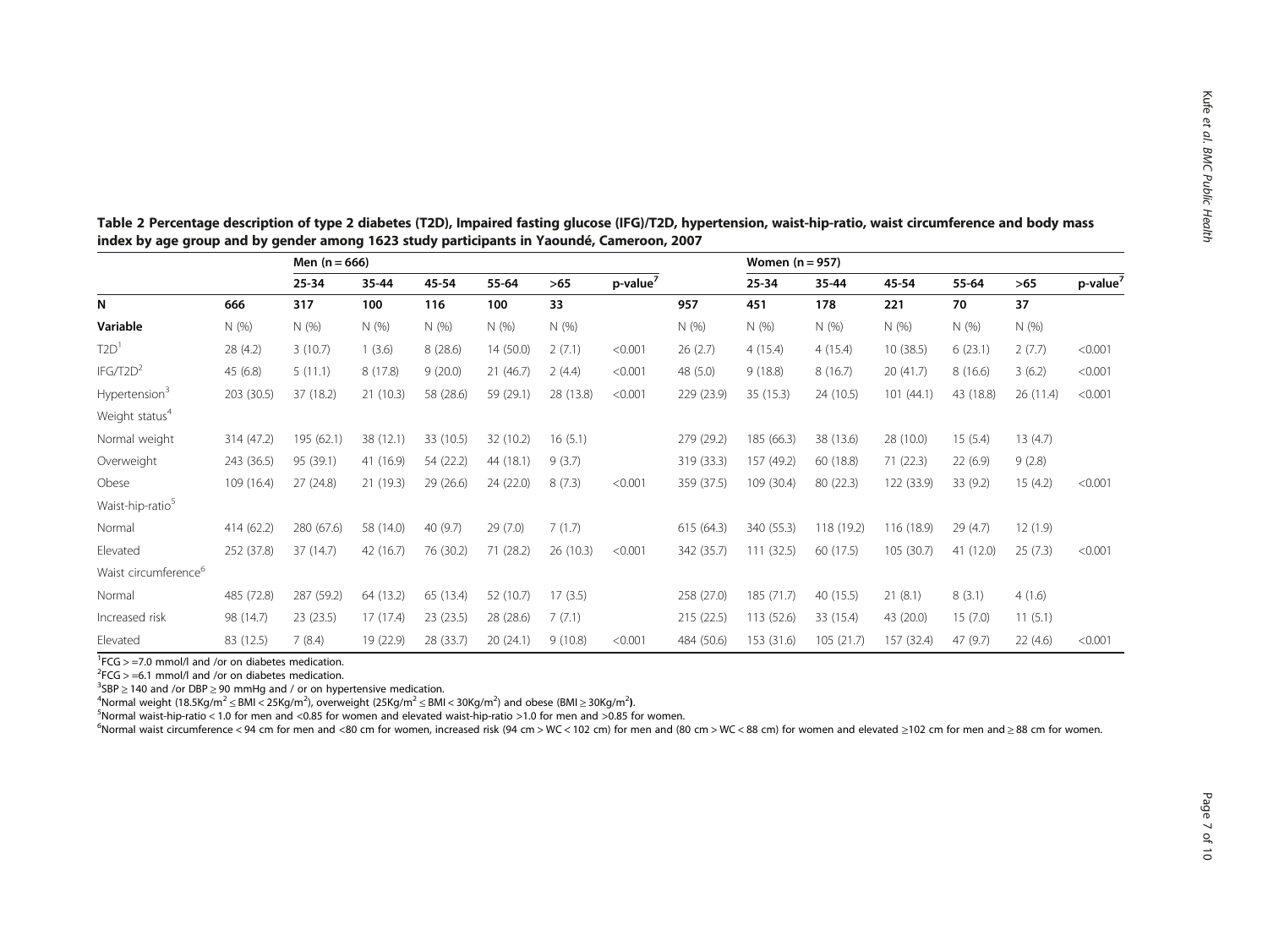## Table 3 Risk factors for IFG/T2D in study participants aged 25 years and older in Yaoundé, Cameroon, 2007

| <b>Factors</b>                                |              | Univariate logistic regression |       |             | Multivariate logistic regression |               |       |             |
|-----------------------------------------------|--------------|--------------------------------|-------|-------------|----------------------------------|---------------|-------|-------------|
|                                               | OR           | 95% CI                         | P     | p for trend | OR                               | 95% CI        | p     | p for trend |
| Gender                                        |              |                                |       |             |                                  |               |       |             |
| Female                                        | $\mathbf{1}$ |                                |       |             | $\mathbf{1}$                     |               |       |             |
| Male                                          | 1.19         | $0.82 - 1.74$                  | 0.352 | 0.352       | 1.23                             | $0.73 - 2.07$ | 0.443 | 0.332       |
| Age Group                                     |              |                                |       |             |                                  |               |       |             |
| 25-34                                         | $\mathbf{1}$ |                                |       |             | $\mathbf{1}$                     |               |       |             |
| 35-44                                         | 2.91         | 1.59-5.31                      | 0.000 |             | 2.65                             | 1.27-5.53     | 0.009 |             |
| 45-54                                         | 4.31         | 2.53-7.32                      | 0.000 |             | 3.04                             | 1.50-6.14     | 0.002 |             |
| 55-64                                         | 8.48         | 4.67-15.37                     | 0.000 |             | 5.69                             | 2.52-12.83    | 0.000 |             |
| $65+$                                         | 3.18         | 1.28-7.90                      | 0.013 | < 0.001     | 1.88                             | $0.60 - 5.86$ | 0.275 | < 0.001     |
| <b>Marital status</b>                         |              |                                |       |             |                                  |               |       |             |
| Married                                       | $\mathbf{1}$ |                                |       |             |                                  |               |       |             |
| Single                                        | 0.32         | $0.19 - 0.54$                  | 0.000 |             |                                  |               |       |             |
| Others                                        | 0.97         | $0.50 - 1.88$                  | 0.937 | 0.119       |                                  |               |       |             |
| Weight status                                 |              |                                |       |             |                                  |               |       |             |
| Normal                                        | $\mathbf{1}$ |                                |       |             | $\mathbf{1}$                     |               |       |             |
| Overweight                                    | 1.52         | $0.90 - 2.55$                  | 0.117 |             | 0.92                             | $0.47 - 1.80$ | 0.810 |             |
| Obese                                         | 2.24         | 1.33-3.78                      | 0.002 | 0.002       | 1.14                             | $0.56 - 2.34$ | 0.704 | 0.503       |
| Waist-hip ratio                               |              |                                |       |             |                                  |               |       |             |
| <1.0 (men) or <0.85 (women)                   | 1            |                                |       |             | $\mathbf{1}$                     |               |       |             |
| >1.0 (men) or >0.85 (women)                   | 2.91         | 1.99-4.25                      | 0.000 | < 0.001     | 2.21                             | 1.22-4.01     | 0.009 | 0.008       |
| Waist circumference in cm                     |              |                                |       |             |                                  |               |       |             |
| ≤94 (men) or ≤80 (women)                      | 1            |                                |       |             | $\mathbf{1}$                     |               |       |             |
| $94 > 8 < 102$ (men) or $80 > 8 < 88$ (women) | 1.07         | $0.59 - 1.96$                  | 0.821 |             | 0.71                             | $0.33 - 1.53$ |       |             |
| $\geq$ 102 (men) or $\geq$ 88 (women)         | 2.23         | 1.45-3.46                      | 0.000 | < 0.001     | 1.08                             | $0.48 - 2.47$ | 0.850 | 0.798       |
| Prevalence of hypertension                    |              |                                |       |             |                                  |               |       |             |
| $\rm No$                                      | $\mathbf{1}$ |                                |       |             | $\mathbf{1}$                     |               |       |             |
| Yes                                           | 2.11         | 1.42-3.13                      | 0.000 | < 0.001     | 1.58                             | $0.92 - 2.72$ | 0.100 | 0.145       |
| Smoking                                       |              |                                |       |             |                                  |               |       |             |
| Never                                         | $\mathbf{1}$ |                                |       |             |                                  |               |       |             |
| Former                                        | 0.95         | $0.57 - 1.60$                  | 0.857 |             |                                  |               |       |             |
| Current                                       | 1.11         | $0.56 - 2.19$                  | 0.771 | 0.888       |                                  |               |       |             |
| Alcohol consumption                           |              |                                |       |             |                                  |               |       |             |
| Never drank                                   | 1            |                                |       |             |                                  |               |       |             |
| Former                                        | 1.12         | $0.57 - 2.21$                  | 0.743 |             |                                  |               |       |             |
| Current                                       | 1.08         | $0.65 - 1.81$                  | 0.758 | 0.820       |                                  |               |       |             |
| General physical activity                     |              |                                |       |             |                                  |               |       |             |
| None                                          | $\mathbf{1}$ |                                |       |             |                                  |               |       |             |
| Low intensity                                 | 1.53         | $0.96 - 2.42$                  | 0.073 |             |                                  |               |       |             |
| Moderate activity                             | 0.77         | $0.26 - 2.29$                  | 0.637 |             |                                  |               |       |             |
| Vigorous activity                             | 2.03         | 0.88-4.69                      | 0.098 | 0.111       |                                  |               |       |             |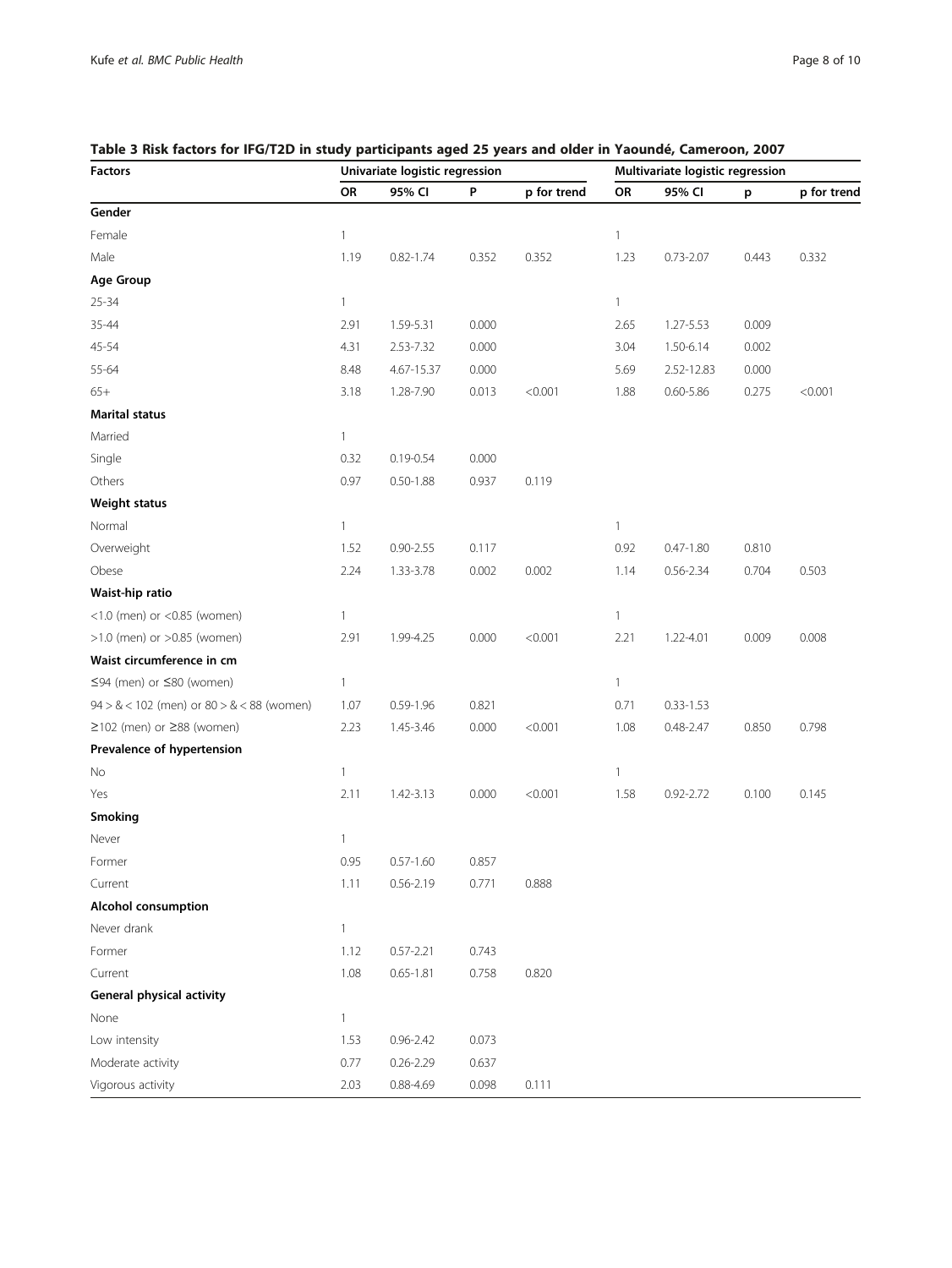most likely attributed to on-going sensitisation campaigns in the study area to curb diabetes [12]. The observed associations of age and central obesity with IFG/ T2D in this Cameroonian population are in accordance with previous international observations [4-6], in particular central obesity was observed to be a good predictor of IFG/T2D. Waist circumference has previously been shown in a Cameroonian population to be positively associated to all obesity related abnormalities [32].

We observed no association between fruit and vegetable consumption and IFG/T2D, despite previous reports on an inverse association of these low energy density, low glycaemic load, and high fibre and micronutrient content foods with risk of developing IFG/T2D [33,34]. Our results may in part be explained by poor quantification of the type and amounts of fruits and vegetables consumed with the interviewer-administered questionnaire and with seasonal availability of these produce on the local market.

Likewise, we observed no associations for current and former smokers with IFG/T2D, nor an inverse association for moderate alcohol intake or physical activity with IFG/T2D [35-38] pointing towards methodological challenges of the WHO-STEPS tool applied for assessment of risk factors in this population in Cameroon. These may entail for example for physical activity, difficulties in interpretation of the physical activity questions, e.g. perception of categories of physical activity on the one side and on the other side the notion that some leisure/recreational physical activities in Cameroon are rather considered to be social occasions coupled with entertainment including alcohol and food consumption potentially offsetting the beneficial effects that accrue from physical activity.

The results reported in the current study are based on the CAMBoD survey conducted in the adult population of Biyem-Assi, Yaoundé, Cameroon in 2007. In comparison with a survey conducted in the area in 2003 increased prevalence for IFG/T2D ((3.7% (2003) to 4.1% (2007), hypertension (17.1% (2003) to 20.4% (2007)) and obesity (14.6% (2003) to 18.3% (2007); all agestandardized data) were noted. Our study showed that T2D, IFG/T2D, hypertension and adiposity affects particularly people in the age group 45-54 years. Prevalence has increased though less than for any of the top 10 countries in the African region for which increasing prevalence of 6.3% to 15.4% was reported in 2013 [25]. Urban settlements are fast becoming diabetic and obesity epi-centres and increasingly people at younger ages are observed to develop diabetes [2,4,5]. The high burden of diabetes in low and middle income countries especially in sub-Saharan Africa [25,31] calls for increased efforts to address individual lifestyle changes to reduce modifiable IFG/T2D risk factors [28,29], particularly central obesity, to counteract accelerating prevalence rates of IFG/T2D in a population undergoing rapid urbanisation and epidemiologic transition with limited health resources accentuated by negligible health expenditure on diabetes.

### Limitations and advantages of the study

The current cross-sectional study was conducted in an urban setting in Yaoundé and may thus not be generalizable to the rural population in Cameroon. Missing information in the survey population may further limit the generalizability of the study results. For definition of pre-diabetes, we used IFG instead of IGT, which considering that FCG may potentially fail to identify previously undiagnosed diabetes, could have introduced misclassification of IFG/T2D. Participants on anti-diabetic medication were considered to be diabetic, however, some may have been prescribed anti-diabetic medication at a pre-diabetes stage, which might have resulted in some misclassification of IFG and T2D.

Despite these limitations and taking into consideration feasibility, reproducibility, acceptability and local context our study provided prevalence data of T2D, IFG/T2D, hypertension and adiposity by sex and age group strata for an urban Cameroonian population. The study seeks to enhance public awareness on the seriousness of diabetes and its complications and the need for prevention strategies especially in people less than 45 years of age.

#### Competing interests

The authors declare that they have no competing interests.

#### Authors' contributions

CNK designed the current study, conducted all detailed data analyses and drafted the manuscript. KKG was involved in the design, analysis, write-up of the study and in critically revising the manuscript. JCM provided the data, contributed to development of protocol and writing of the manuscript. LF, FA, GN, GM, VNM and JCM contributed to development of protocol, data collection and writing of manuscript. LF carried out preliminary data analysis for the whole CAMBoD survey of 2007 and commented on data analysis and interpretation. All authors have reviewed the final version of the submitted manuscript and approved it for publication. Neither this manuscript nor one with substantial similar content under our authorship has been published or is being considered for publication.

#### Acknowledgements

We are grateful to World Diabetes Foundation (WDF) who provided funding to Health of Populations in Transition (HoPiT) Research Group Cameroon for the Cameroon Burden of Diabetes (CAMBoD) Project on which this paper is based. We gratefully acknowledge the input of HoPiT staff, data collection and entry staff and research participants in making this study possible. Financial support to CNK from the MRC/Wits Rural Public Health and Health Transition Research Unit (Agincourt) for completion of a thesis for the degree of MSc (Med) in Epidemiology & Biostatistics at the University of the Witwatersrand, on which this manuscript is based, is greatly acknowledged.

#### Author details

<sup>1</sup> Division of Epidemiology & Biostatistics, School of Public Health, Faculty of Health Sciences, University of the Witwatersrand, Johannesburg, South Africa. <sup>2</sup>Health of Populations in Transition (HoPiT) Research Group, Faculty of Medicine and Biomedical Sciences, The University of Yaoundé 1, Yaoundé,